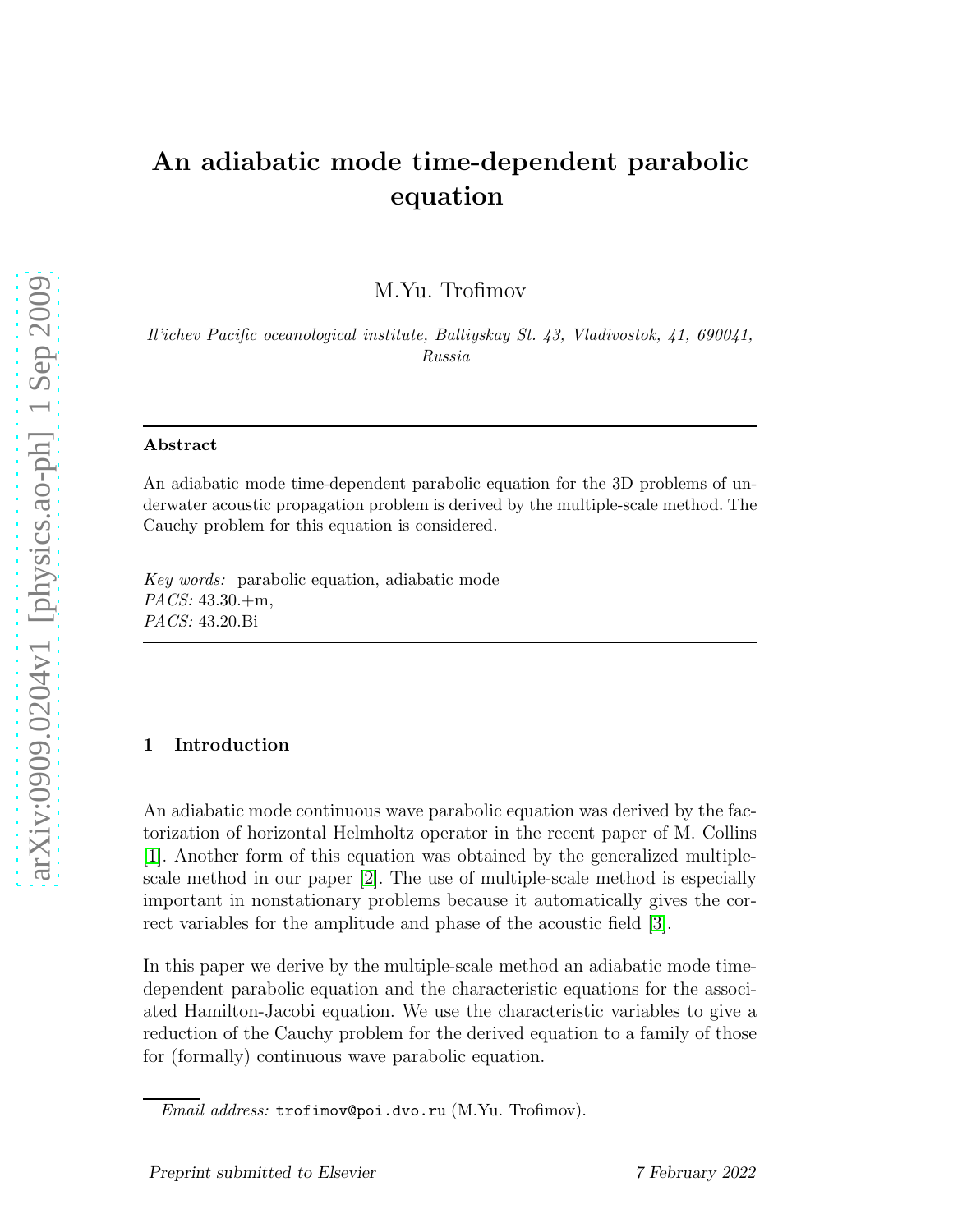#### 2 Formulation and derivation

We start with the acoustic wave equation for nonstationary media

<span id="page-1-0"></span>
$$
\operatorname{div}\left(\frac{1}{\rho}\operatorname{grad}p\right) - \frac{\partial}{\partial t}\left(\frac{1}{\rho}n^2\frac{\partial p}{\partial t}\right) = 0,\tag{1}
$$

where p is the acoustic pressure,  $\rho$  is the density,  $n = 1/c$  is the index of refraction, c is the sound speed. The variables are nondimensional, based on a length scale  $\bar{l}$ , a time scale  $\bar{l}/\bar{c}$  (where  $\bar{c}$  is a typical value of sound speed), and a density scale  $\bar{\rho}$  (a typical value of the density). Equation [\(1\)](#page-1-0) is considered in a domain  $-H \leq z \leq h(x, y, t)$ , where H is the depth of a fictitious boundary in the bottom bed, with the boundary conditions

<span id="page-1-1"></span>
$$
p = 0
$$
 at  $z = h(x, y, t)$ ,  $\frac{\partial p}{\partial z} = 0$  at  $z = -H$ . (2)

We suppose that the density and the index of refraction are piece-wise continuous with respect to z with discontinuities at surfaces  $z = h^{(l)}(x, y, t)$ ,  $l = 1, \ldots, N$ . The typical examples of such surfaces are the ocean bottom and the seismic boundaries in it. At these surfaces we set the interface boundary condition

<span id="page-1-2"></span>
$$
p_{+} = p_{-} , \qquad \left(\frac{1}{\rho} \frac{\partial p}{\partial \nu}\right)_{+} = \left(\frac{1}{\rho} \frac{\partial p}{\partial \nu}\right)_{-} , \qquad (3)
$$

where  $\partial/\partial \nu$  denotes the normal derivative. By the subscripts "+" and "−" are marked the limits of variables from above and below the surface.

Let  $\epsilon$  be a small parameter. We introduce the slow variables  $T = \epsilon t$ ,  $X =$  $\epsilon x$ ,  $Y = \epsilon^{1/2} y$ , the fast variable  $\eta = (1/\epsilon)\theta(X, Y, z, T)$ , and postulate the expansions

$$
\rho = \rho_0(X, T, z) + \epsilon \rho_1(X, Y, T, z),
$$
  
\n
$$
n = n_0(X, T, z) + \epsilon n_1(X, Y, T, z),
$$
  
\n
$$
h = \epsilon h_1(X, Y, T),
$$
  
\n
$$
h^{(l)} = h_0^{(l)}(X, T) + \epsilon h_1^{(l)}(X, Y, T), \quad l = 1, ..., N,
$$
  
\n
$$
p = p_0(X, Y, T, z, \eta) + \epsilon p_1(X, Y, T, z, \eta) + ...
$$

Substituting these expansions to the  $(1)$ ,  $(2)$  and  $(3)$  and replacing partial derivatives by the rule

$$
\frac{\partial}{\partial X} \to \frac{\partial}{\partial X} + \frac{1}{\epsilon} \theta_X \frac{\partial}{\partial \eta},
$$

and analogously for the variables  $z$ , Y and T, we obtain by collecting terms of the same order of  $\epsilon$  a sequence of boundary value problems.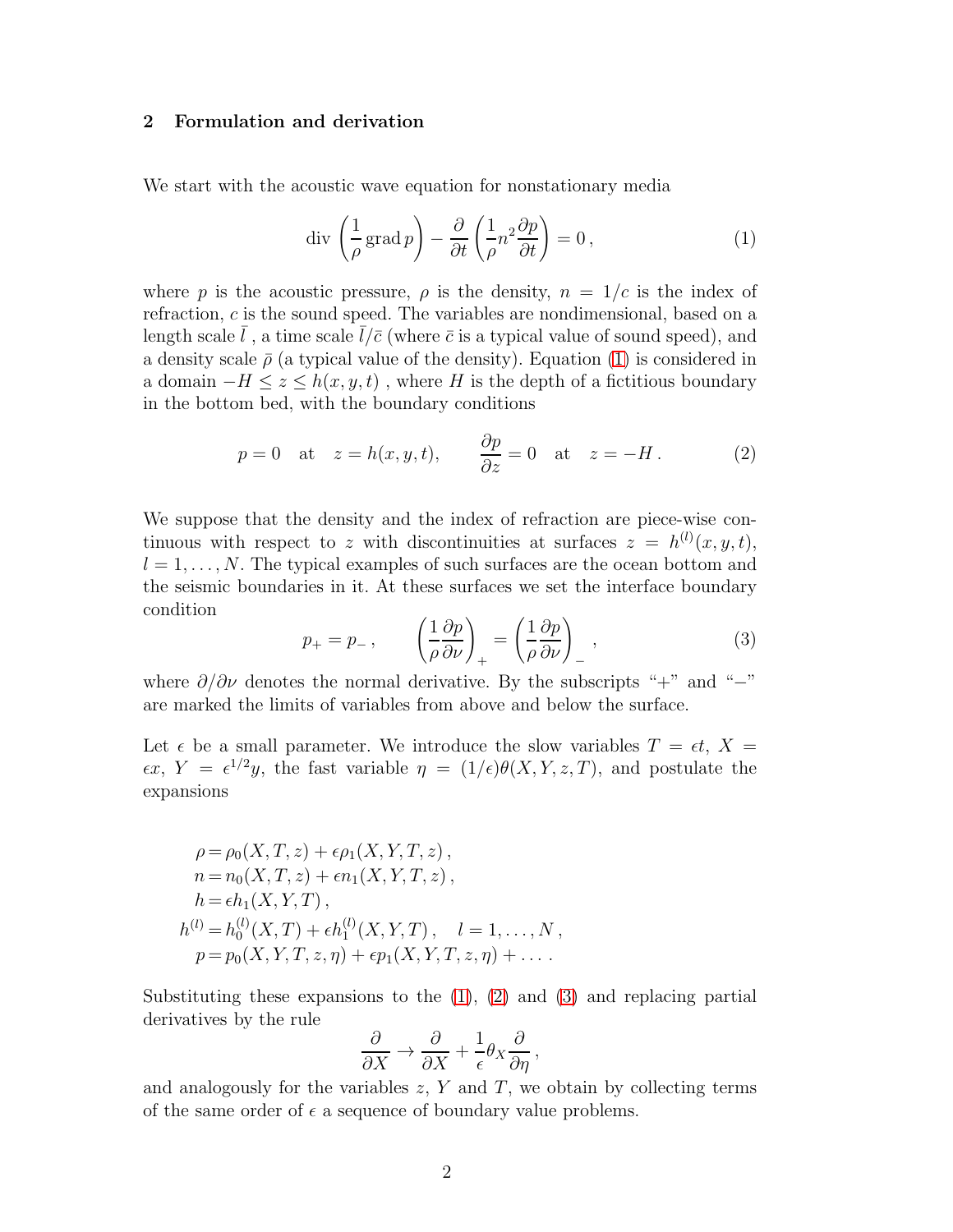The problems at  $O(\epsilon^{-2})$  and  $O(\epsilon^{-1})$  show that  $\theta$  is independent from z and  $Y_{\cdot}$ 

At  $O(\epsilon^0)$  we obtain

$$
\frac{1}{\rho_0} (\theta_X)^2 p_{0\eta\eta} + \left(\frac{1}{\rho_0} p_{0z}\right)_z - \frac{1}{\rho_0} n_0^2 (\theta_T)^2 p_{0\eta\eta} = 0.
$$

The separation of variables  $\eta$  and z leads, up to the gauge transformation of the phase  $\theta$ , to a solution of the form

$$
p_0 = A(X, Y, T)\phi(z, X, T)e^{i\eta}.
$$

The function  $\phi$  is a solution to the spectral boundary value problem

<span id="page-2-0"></span>
$$
\left(\frac{1}{\rho_0}\phi_z\right)_z + \frac{1}{\rho_0}n_0^2\omega^2\phi = \frac{1}{\rho_0}k^2\phi\tag{4}
$$

with the boundary conditions

 $\phi = 0$  at  $z = 0$  $\phi_z = 0$  at  $z = -H$ 

and the interface conditions

$$
\phi_+ = \phi_-,
$$
  

$$
\left(\rho_0^{-1} \partial \phi / \partial z\right)_+ = \left(\rho_0^{-1} \partial \phi / \partial z\right)_- \quad \text{at} \quad z = h_0^{(l)}, \quad l = 1, \dots, N.
$$

Here  $k = \theta_X$  is the local wave number and  $\omega = -\theta_T$  is the local frequency, the spectral parameter of  $(4)$  is identified with  $k^2$ . The problem  $(4)$  can be considered as the Hamilton-Jacobi equation:

<span id="page-2-2"></span>
$$
(\theta_X)^2 = \mathcal{F}^2(\theta_T, X, T) . \tag{5}
$$

The phase  $\theta$  can be complex with Im  $\theta \geq 0$  (the dissipation condition), so for the normalization and orthogonality conditions we use the non-Hermitian inner product

<span id="page-2-1"></span>
$$
(\phi, \psi) = \int_{-H}^{0} \frac{1}{\rho_0} \phi \psi \, dz \,. \tag{6}
$$

which accords with the biorthogonality conditions  $|4|$ 

The consideration of the solvability condition of the boundary value problem at  $O(\epsilon)$ , formulated as the orthogonality condition with respect to [\(6\)](#page-2-1), gives the parabolic equation

<span id="page-2-3"></span>
$$
A_X + \frac{1}{c_g} A_T - i \frac{1}{2k} A_{YY} + \alpha A = 0, \qquad (7)
$$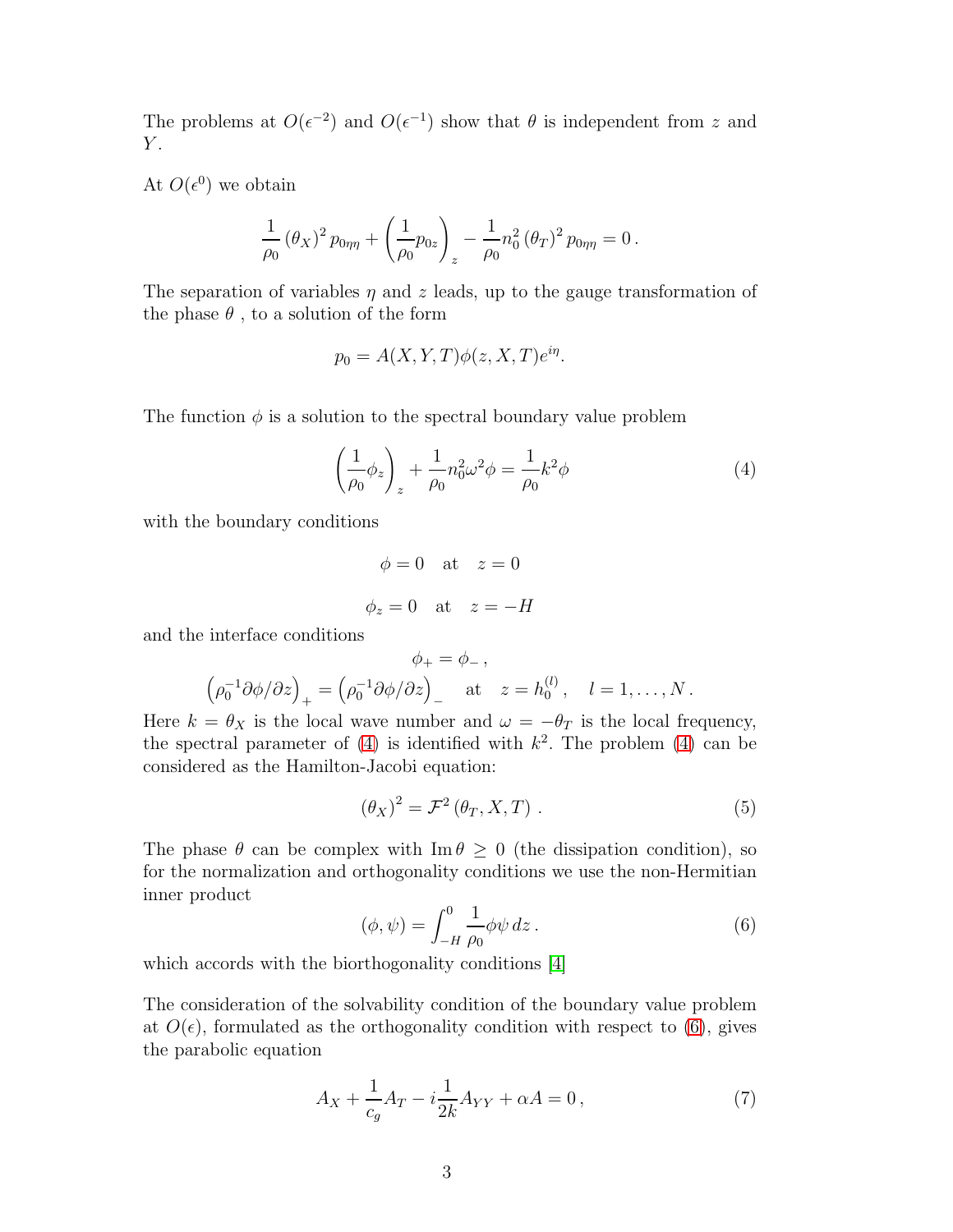where

$$
\alpha = \frac{1}{2} (\ln k)_X + \frac{1}{2} (\ln k)_T \cdot \frac{1}{c_g} + \frac{1}{2} \left(\frac{1}{c_g}\right)_T
$$
  
\n
$$
-i \frac{1}{2k} \int_{-H}^0 \frac{\rho_1}{\rho_0^2} \left[ (\phi_z)^2 + k^2 \phi^2 - \omega^2 n_0^2 \phi^2 \right] dz
$$
  
\n
$$
-i \frac{\omega^2}{k} \int_{-H}^0 \frac{n_1}{\rho_0} n_0 \phi^2 dz - \frac{i}{2k\rho_0} h_1 \cdot (\phi_z)^2 \Big|_{z=0}
$$
  
\n
$$
+ \frac{i}{2k} \sum_{l=1}^N \left( \frac{1}{\rho_0} \phi_z \right)_+^2 \cdot h_1^{(l)} \cdot (\rho_{0+} - \rho_{0-}) \Big|_{z=h_0^{(l)}}
$$
  
\n
$$
- \frac{i}{2k} \sum_{l=1}^N h_1^{(l)} \phi^2 \left[ k^2 \left( \frac{1}{\rho_{0+}} - \frac{1}{\rho_{0-}} \right) - \omega^2 \left( \frac{n_{0+}^2}{\rho_{0+}} - \frac{n_{0-}^2}{\rho_{0-}} \right) \right] \Big|_{z=h_0^{(l)}}
$$

 $c_g$  is the group velocity of the normal mode under consideration.

For the waves propagating to the positive  $X$ -direction the Hamilton-Jacobi equation [\(5\)](#page-2-2) takes the form

<span id="page-3-0"></span>
$$
\theta_X = \mathcal{F}(\theta_T, X, T) \tag{8}
$$

,

# 3 The Cauchy problem

For equations [\(8\)](#page-3-0), [\(7\)](#page-2-3) we consider the Cauchy problem with the initial conditions  $\theta(X = 0, T) = \theta_0(T)$ ,  $A(X = 0, Y, T) = A_0(Y, T)$ . For equation [\(8\)](#page-3-0) the solution of this problem is given by the method of characteristics

$$
\theta(X,T(X)) = \theta_0(\tau) + \int_0^X \left(k - \frac{\omega}{c_g}\right) ds,
$$

where  $(T(s), \omega(s))$  is a solution of the characteristic system

$$
\frac{d\omega}{ds} = -\mathcal{F}_T ,
$$
  

$$
\frac{dT}{ds} = \mathcal{F}_\omega = \frac{1}{c_g} ,
$$

with initial conditions  $T(0) = \tau$ ,  $\omega(0) = -\theta_T(0)$ . The expression for the group velocity is well known:

$$
c_g = \left(\frac{\omega}{k} \int_{-H}^{0} \frac{n_0^2}{\rho_0} \phi^2 \, dz\right)^{-1} \, .
$$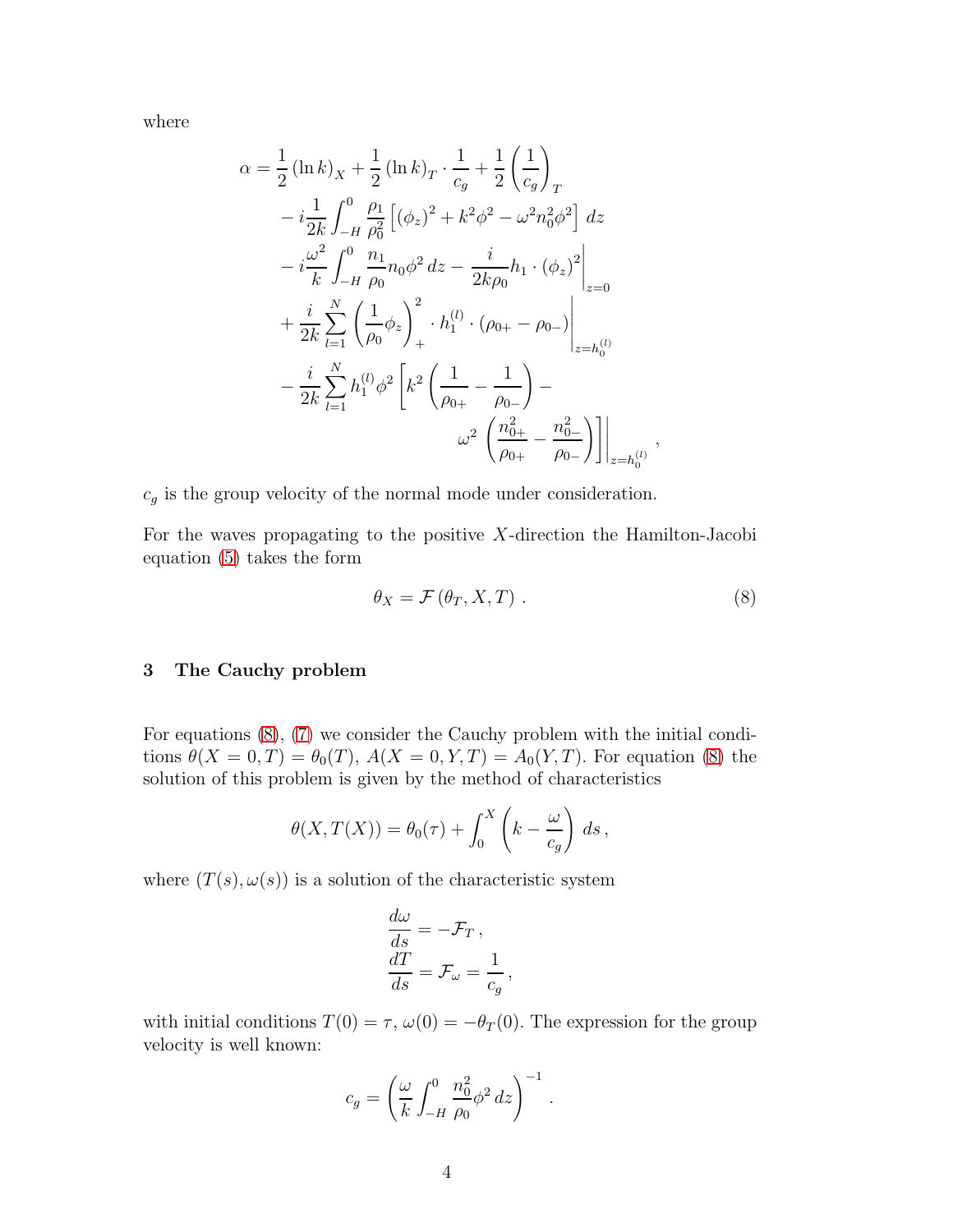The expression for  $\mathcal{F}_T$  is given by the formula

$$
\mathcal{F}_{T} = \frac{1}{2k} \int_{-H}^{0} \frac{1}{\rho_0^2} \phi^2 \left[ \left( \omega^2 n_0^2 \right)_T \rho_0 + k^2 \rho_{0T} - \omega^2 n_0^2 \rho_{0T} \right] dz \n+ \frac{1}{2k} \int_{-H}^{0} \frac{\rho_{0T}}{\rho_0^2} (\phi_z)^2 dz \n- \frac{1}{2k} \sum_{l=1}^{N} \left( \frac{1}{\rho_0} \phi_z \right)_+^2 \cdot h_{0T}^{(l)} \cdot (\rho_{0+} - \rho_{0-}) \Big|_{z=h_0^{(l)}} \n+ \frac{1}{2k} \sum_{l=1}^{N} h_{0T}^{(l)} \phi^2 \left[ k^2 \left( \frac{1}{\rho_{0+}} - \frac{1}{\rho_{0-}} \right) - \omega^2 \left( \frac{n_{0+}^2}{\rho_{0+}} - \frac{n_{0-}^2}{\rho_{0-}} \right) \right] \Big|_{z=h_0^{(l)}}.
$$

The Cauchy problem for equation [\(7\)](#page-2-3) can be solved by passing to the characteristic variables  $s, \tau$ . In these variables equation [\(7\)](#page-2-3) has a more simple form

$$
A_s - i\frac{1}{2k}A_{YY} + \alpha A = 0.
$$

The solution in initial variables is recovered then as  $A(X,T) = A(s,\tau)$  at  $s = X$ , where  $T = T(X)$  is a solution of the characteristic system with the initial condition  $T(0) = \tau$ . Here  $\tau$  is simply a parameter, so we have formally a family of Cauchy problems for the continuous wave form of adiabatic mode parabolic equation (the expression for the coefficient is, of course, different), which was considered in details in [\[2\]](#page-5-0).

#### 4 Conclusion

In this paper the derivation of the new adiabatic mode parabolic equation [\(7\)](#page-2-3) is outlined and the explicit expressions for its coefficients are given. The Cauchy problem for this equation is proposed to solve by passing to the characteristic variables and for the corresponding characteristic system the explicit expressions for its coefficients are given.

## <span id="page-4-0"></span>References

[1] *Collins M. D.* 1993 The adiabatic mode parabolic equation. J. Acoust. Soc. Amer. 94(4): 2269-2278.